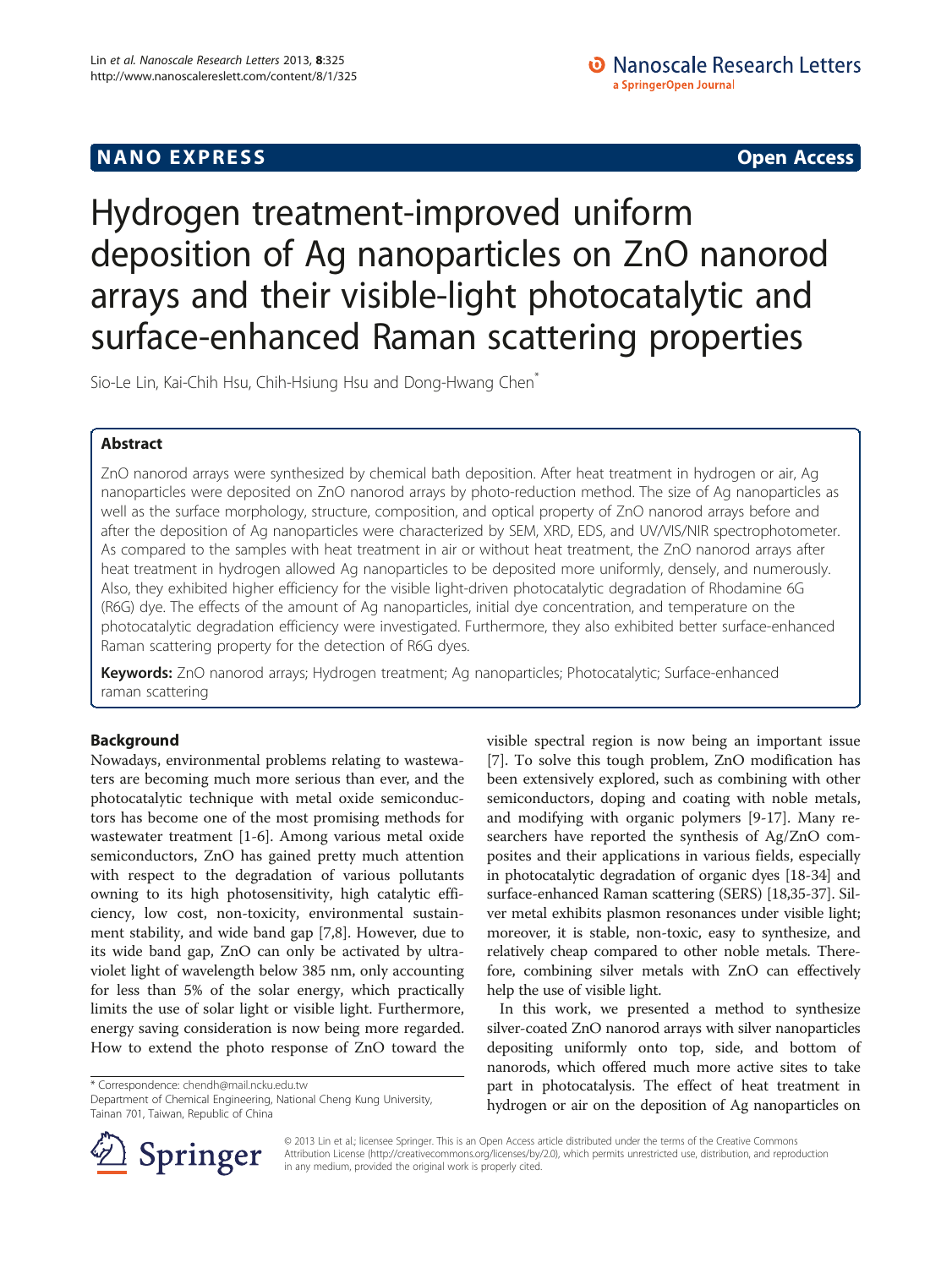ZnO nanorod arrays was examined. After the photocatalysts were successfully obtained, we used Rhodamine 6G (R6G) as the target containment and visible light as the light source to investigate the photocatalytic activity of silver-coated ZnO nanorod arrays. The effects of the amount of Ag nanoparticles, initial R6G concentration, and temperature on the photocatalytic degradation efficiency were investigated.

In addition to photocatalysis, Ag/ZnO can also be used in SERS, which is an extraordinary analytical tool for determining chemical and biological information of molecules on solid substrates and can provide unique fingerprints of analytes, making its rapid development since it appeared [[38-47](#page-8-0)]. So, in this work, R6G was also used as the detection target for the study on the SERS property of silver-coated ZnO nanorod arrays. The effect of heat treatment in hydrogen or air on the influence of SERS performance was investigated. The detection limit of R6G was also determined.

## Methods

Sodium hydroxide and 2-methoxyethanol were obtained from Fluka (Fluka Chemical Corporation, St. Louis, Milwaukee, WI, USA). Zinc acetate and zinc nitrate were purchased from J.T. Baker Chemical Company (Phillipsburg, NJ, USA). Diethylenetriamine (DETA) was the product of Riedel-DeHaen (Honeywell International, Inc., Morristown, NJ, USA). Silver nitrate 99.9% was the product of Alfa Aesar (Ward Hill, MA, USA). Rhodamine 6G and monoethanolamine (MEA; 99.5%) was obtained from Sigma-Aldrich Corporation (St. Louis, MO, USA). The water used throughout this work was the reagent grade water produced by a Milli-Q SP ultra-pure-water purification system of Nihon Millipore Ltd., Tokyo, Japan.

ZnO nanorod arrays were prepared according to our previous work on the synthesis of Al-doped ZnO nanorod arrays but without Al doping [\[48,49\]](#page-8-0). Firstly, 0.5 ml MEA was added to a solution containing 11 ml 2-methoxyethanol and 1.8 g zinc acetate, which formed the ZnO sol–gel solution. ZnO seed layer was prepared by spin coating the sol–gel solution (0.1 ml) on a glass substrate (2.5 cm  $\times$  2.5 cm) at a rotation speed of 3,000 rpm for 30 s, and the films were then annealed at 350°C for 10 min. The step mentioned above was repeated eight times, and the acquired ZnO thin films were then annealed to 550°C for 2 h to get the final ZnO seed layer. Secondly, the ZnO seed layer was placed in an autoclave containing growth solution consisting of 30 ml water, 1.32 g zinc nitrate, 0.46 ml DETA, and 0.8 ml NaOH. After that, the growth solution was heated to 95°C for 6 h to get the ZnO nanorod arrays, which was noted as ZnO. The ZnO nanorod arrays were annealed in Ar/H<sub>2</sub>(97/3) or air atmosphere at 400°C for 2 h to get ZnO-H and ZnO-A, respectively.

For the deposition of Ag nanoparticles on ZnO, ZnO-H, and ZnO-A, the resultant ZnO, ZnO-H, and ZnO-A were immersed in an aqueous solution of  $AgNO<sub>3</sub>$  (5 ml, 0.01 M) and were illuminated under UV light ( $\lambda = 254$  nm) for 10 min. This step was repeated three times to get ZnO@Ag, ZnO-H@Ag, and ZnO-A@Ag. For the investigation on the effect of Ag content on the photocatalytic activity of ZnO-H@Ag, the deposition step was conducted for 4 min  $\times$  1,  $7 \text{ min} \times 1$ , 10 min  $\times 1$ , 10 min  $\times 2$ , 10 min  $\times 3$ , or 10 min  $\times$  4 (here  $\times$  denotes the repeating time).

The surface morphology and energy dispersive X-ray (EDX) spectroscopy were observed by a high-resolution field emission scanning electron microscopy (HR-FESEM, JEOL SEM 6700F; JEOL Ltd., Tokyo, Japan). The crystalline structure was characterized by X-ray diffraction (XRD) analysis on a Rigaku D/max-ga X-ray diffractometer (Rigaku Corporation, Tokyo, Japan) at 40 kV with Cu K<sub>α</sub> radiation ( $\lambda = 0.1542$  nm).

For the photocatalytic degradation of R6G, the photocatalysts  $(1.25 \text{ cm} \times 1.25 \text{ cm}, \text{ ZnO}, \text{ ZnO-H}, \text{ ZnO-A},$ ZnO@Ag, ZnO-H@Ag, or ZnO-A@Ag) were placed into 5 ml of R6G solution, allowed to equilibrate for 30 min in the darkness, and then followed by the lamp's (200 W,  $λ$  > 400 nm, manufactured by Oriel Instruments Corporation, Stratford, CT, USA) switching up to initiate the reaction. During the reaction, a certain amount of solution was withdrawn at certain reaction intervals to determine the remaining concentration of R6G by a JASCO model V-570 ultraviolet–visible near-infrared (UV/VIS/NIR) spectrophotometer (JASCO Analytical Instruments, Easton, MD, USA) at 527 nm.

For the study on the SERS property, the substrates (ZnO, ZnO-H, ZnO@Ag, ZnO-H@Ag, and ZnO-A@Ag) were immersed in the 40 ml of R6G solutions with different concentrations for 40 min and were then analyzed by the micro-Raman spectrometer (Scinco, 532 nm; Scinco Co., Ltd. Kangnam-Gu, Seoul, South Korea) to get the SERS spectra of R6G.

### Results and discussion

Figure [1](#page-2-0)a,b,c shows the cross-sectional scanning electron microscopy (SEM) images of ZnO, ZnO-H, and ZnO-A. It was obvious that they have all grown perpendicular to the glass substrate and revealed that the heat treatment in  $Ar/H_2(97/3)$  or air atmosphere did not significantly change or destroy the one-dimensional structure of ZnO nanorod arrays. From the EDX analysis, the atomic percentages of oxygen in the ZnO, ZnO-H, and ZnO-A were determined to be 52.9, 51.6, and 56.5, respectively. This revealed that the heat treatment in  $Ar/H_2(97/3)$ slightly resulted in the increase of oxygen vacancy while that in air atmosphere led to the decrease of oxygen vacancy. Although the atomic percentages of oxygen in ZnO, ZnO-H, and ZnO-A acquired by EDX were semi-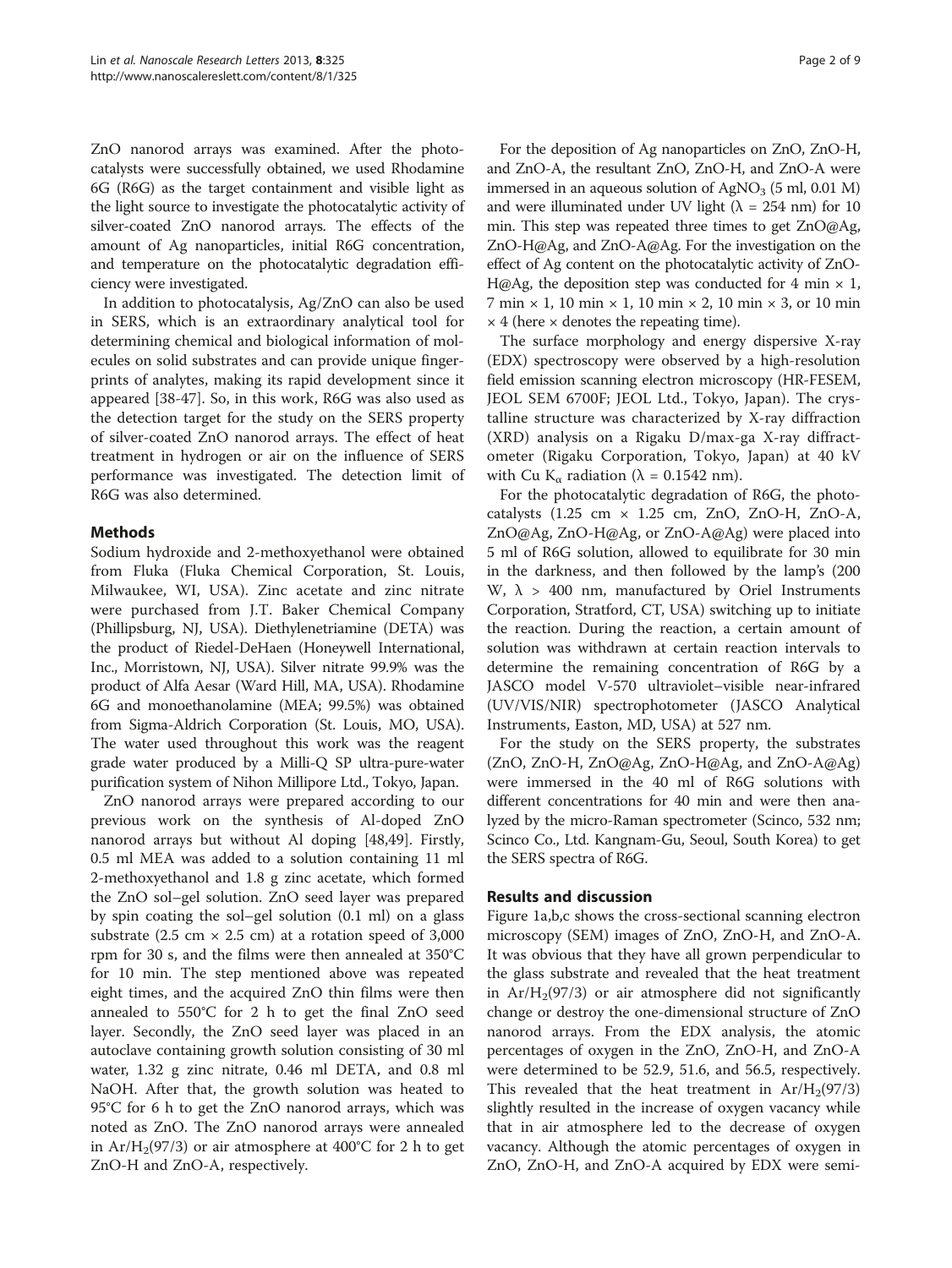<span id="page-2-0"></span>

quantitative, they at least could reflect the variations of oxygen atomic percentages in ZnO, ZnO-A, and ZnO-H. The variations were reasonable based on the principle of heat treatment. As for the result that the atomic percentages of oxygen were larger than zinc in all the three ZnO nanorods, this phenomenon was similar to some works on the doped or undoped ZnO [\[50,51](#page-8-0)]. Furthermore, the XRD patterns of ZnO, ZnO-H, and ZnO-A as shown in Figure 1d indicated that they all exhibited the strong characteristic peak for the (002) plane of wurtzitetype ZnO (hexagonal) around the scattering angle of 35°, revealing the heat treatment in  $Ar/H_2(97/3)$  or air atmosphere did not significantly change the crystalline structure of ZnO. In addition, the absorption spectra were shown in Figure 1e. They all had no significant absorption in the visible light region. Also, in the visible light region, the heat treatment in  $Ar/H_2(97/3)$  or air atmosphere led to the only slight increase or decrease of absorption, respectively.

Figure [2a](#page-3-0),b,c shows the cross-sectional SEM images of ZnO@Ag, ZnO-H@Ag, and ZnO-A@Ag. For ZnO@Ag, Ag nanoparticles tended to deposit onto the top of nanorods. A similar phenomenon has been observed

and could be explained as follows [[36,52\]](#page-8-0): Because of the electronegativity difference between Zn and O, there were electric fields forming within ZnO nanorods whose top and bottom were related to the lowest unoccupied molecular orbital (LUMO) and highest occupied molecular orbital (HOMO), respectively. When ZnO nanorods were illuminated by UV light, the electrons tend to be excited from the bottom to the top and thus the top of nanorods always accumulated more electrons, which could reduce silver ions to form silver nanoparticles easily. For ZnO-H@Ag, Ag nanoparticles deposited uniformly on the top, side, and bottom of the ZnO nanorods with hydrogen treatment. This could be explained by two reasons: (1) after hydrogen treatment, interstitial hydrogen could incorporate into the bond connecting Zn and O and thus changed the electrostatic potential crossing nanorods, which further affected the way electrons moved under UV light illumination and therefore electrons were everywhere instead of staying at the top of nanorods [[52](#page-8-0)]; (2) after hydrogen treatment, oxygen vacancies would increase and thus become the electron capturers to prevent electron– hole recombination, which helped the formation of much more Ag nanoparticles [[48](#page-8-0)]. For ZnO-A@Ag, the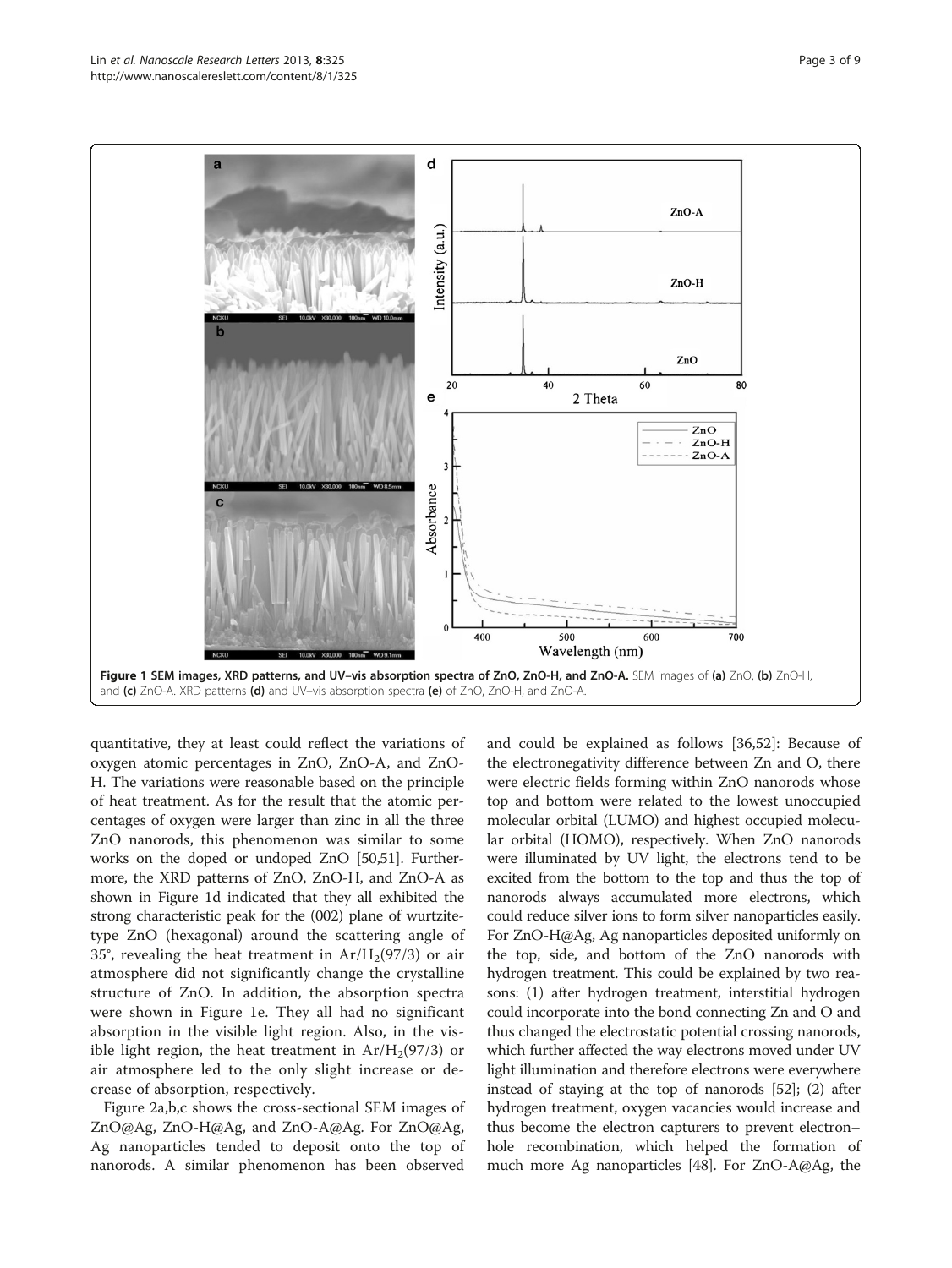<span id="page-3-0"></span>

formation of many Ag nanoparticles led to the destruction of one-dimensional structure of ZnO-A. This might be due to the formation of oxygen interstitials after air treatment, which became the hole capturers, prevented the electron–hole recombination, and thus enhanced the excess formation of silver nanoparticles. Moreover, considering that the original ZnO crystalline already had oxygen, the crystalline of ZnO nanorods might change after air treatment [\[53](#page-8-0),[54\]](#page-8-0). The EDX analysis revealed that the atomic percentages of silver in the ZnO@Ag, ZnO-H@Ag, and ZnO-A@Ag were 1.28, 3.73, and 8.56, respectively. Obviously, the Ag content of ZnO-A@Ag was the maximum, in agreement with the above observation. In addition, the XRD patterns of ZnO@Ag, ZnO-H @Ag, and ZnO-A@Ag were shown in Figure 2d. As compared to Figure [1d](#page-2-0), an additional peak for the (111) plane of silver (fcc) around the scattering angle of 38° was observed for ZnO-A@Ag. This peak was weak or almost invisible for ZnO-H@Ag and ZnO@Ag, respectively, because of the low Ag content. Figure 2e shows the absorption spectra of ZnO@Ag, ZnO-H@Ag, and ZnO-A@Ag. It was obvious that their absorption in the visible light region was increased as compared to Figure [1e](#page-2-0). In particular, a broad peak around 430 nm could be observed for ZnO-A@Ag. The above results demonstrated the deposition of Ag nanoparticles on the ZnO nanorod arrays. Considering the uniform deposition and the structural maintenance, ZnO-H was the better support for the deposition of Ag nanoparticles.

The photocatalytic degradation of R6G in the visible light region without and with different photocatalysts at an initial R6G concentration of 10−<sup>5</sup> M and 25°C was shown in Figure [3a](#page-4-0). It was obvious that the lowest degradation rate was obtained in the absence of photocatalysts. In the presence of photocatalysts, the degradation rate increased in the sequence of ZnO, ZnO-A, ZnO-H, ZnO@Ag, ZnO-A@Ag, and ZnO-H@Ag. Furthermore, as indicated in Figure [3](#page-4-0)b, the photocatalytic degradation kinetics was found to follow the pseudo-first-order rate equation  $[10,55,56]$  $[10,55,56]$  $[10,55,56]$  $[10,55,56]$ , where C denotes the concentration of R6G and the subscript 0 means the initial value. The corresponding rate constants  $(k)$  for the case in the absence of photocatalysts and those in the presence of ZnO, ZnO-A, ZnO-H, ZnO@Ag, ZnO-A@Ag, and ZnO-H@Ag were  $5.79 \times 10^{-4}$ ,  $5.82 \times 10^{-4}$ ,  $7.26 \times 10^{-4}$ ,  $1.06 \times 10^{-3}$ ,  $2.33 \times$ 10<sup>-3</sup>, 3.10 × 10<sup>-3</sup>, and 1.09 × 10<sup>-2</sup> min<sup>-1</sup>, respectively. This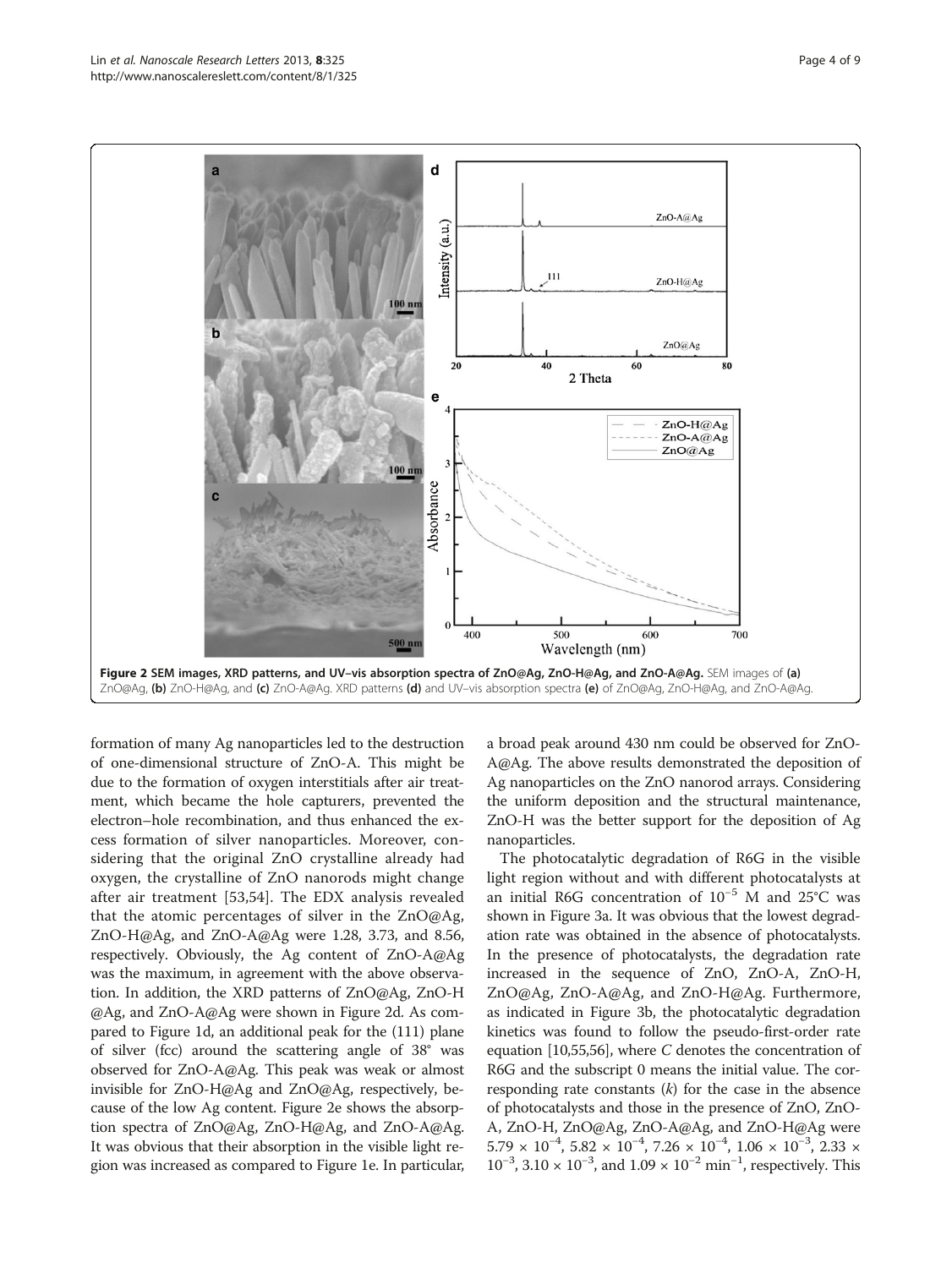<span id="page-4-0"></span>

revealed that the deposition of Ag nanoparticles on ZnO nanorods efficiently enhanced the photocatalytic activity in the visible light region owing to the extended absorption from UV region to visible light region. Also, ZnO-H @Ag exhibited the maximum photocatalytic ability in the visible light region even if its Ag content was lower than ZnO-A@Ag. The possible reasons were as follows: (1) ZnO-H was the better support for the uniform deposition of Ag nanoparticles and the maintenance of ZnO nanorod arrays, which made the Ag nanoparticles to be utilized efficiently; (2) hydrogen treatment led to the increase of electron mobility, which helped the rapid reaction with molecules and water to form free radicals and enhanced the photocatalytic performance; (3) after hydrogen treatment, the interstitial hydrogen

could become shallow donors and therefore the electrons could be excited easily under visible light illumination [[57](#page-8-0)].

According to the above discussion, ZnO-H@Ag was used in the following photocatalytic study. First, the effect of Ag content on the photocatalytic activity of ZnO-H@Ag was examined. By conducting the photoreduction deposition step for 4, 7, 10 min, 10 min  $\times$  2, 10 min  $\times$  3, or 10 min  $\times$  4, the atomic percentages of silver in the resultant ZnO-H@Ag were 0.28, 0.96, 1.16, 2.41, 3.37, and 4.96, respectively. This revealed that increasing the deposition time or repeating time could raise the Ag content. Furthermore, their utilization for the photocatalytic degradation of R6G at an initial R6G concentration of 10−<sup>5</sup> M and 25°C was indicated in Figure [4](#page-5-0).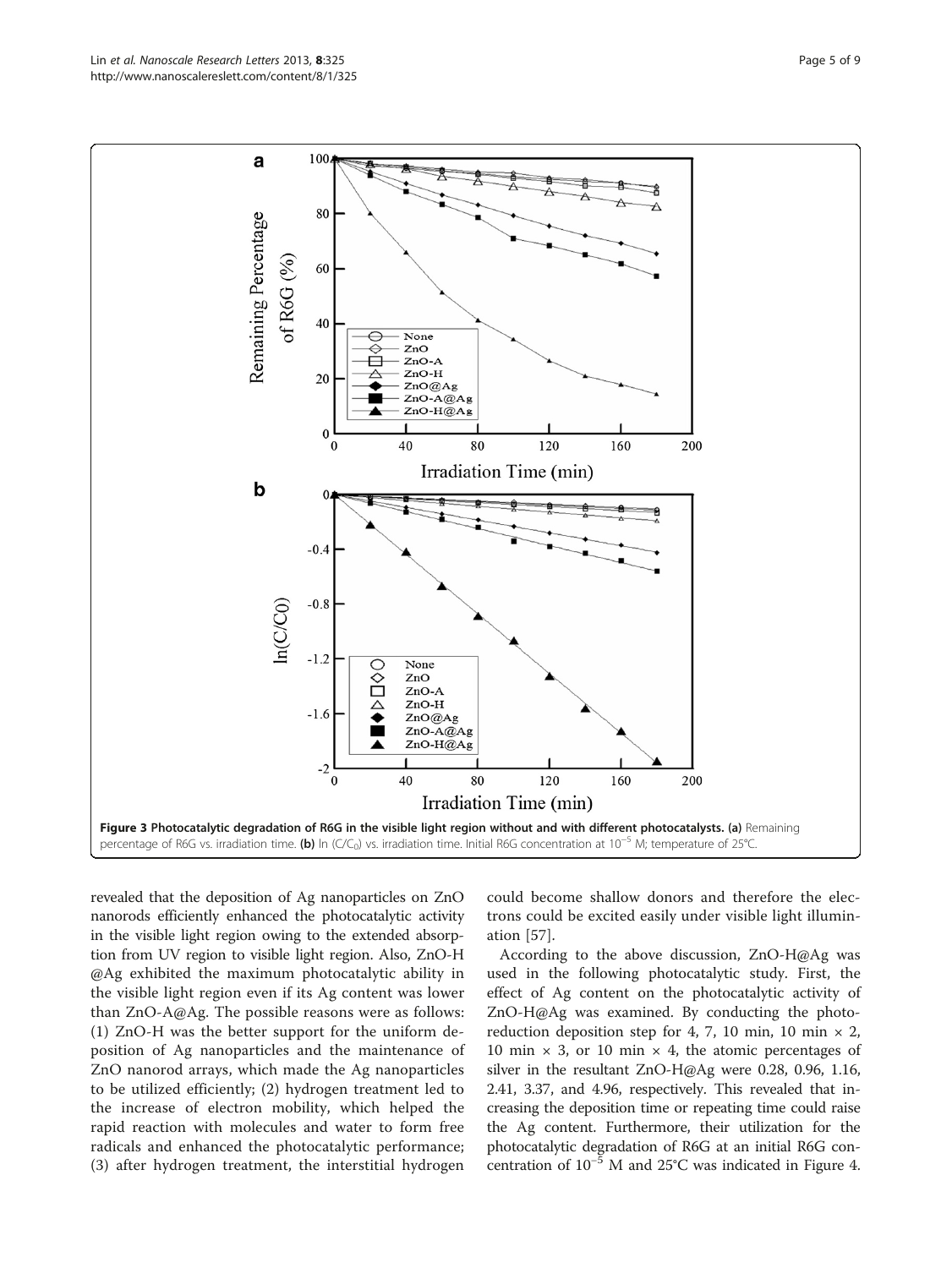<span id="page-5-0"></span>The corresponding rate constants were obtained as  $1.40 \times$  $10^{-3}$ ,  $1.88 \times 10^{-3}$ ,  $2.81 \times 10^{-3}$ ,  $6.17 \times 10^{-3}$ ,  $1.09 \times 10^{-2}$ , and  $8.00 \times 10^{-3}$  min<sup>-1</sup>, respectively. It was found that the rate constant increased with increasing the Ag content up to 3.37%. This could be reasonably attributed to the fact that more Ag nanoparticles could absorb more visible light. However, when the Ag content was above 3.37%, the rate constant decreased. Because the catalytic activity depended on the particle size and increasing the repeating time might increase not only the particle number but also the particle size, it was suggested that larger Ag nanoparticles might be formed when the deposition step was repeated for four times and therefore led to the decrease of catalytic activity. In addition, upon illumination, the electrons on silver nanoparticles tended to migrate to the conduction band of ZnO. However, if there were too many silver nanoparticles, the electrons might migrate back to Ag nanoparticles, which formed the recombination centers and lowered the photocatalytic efficiency [\[58\]](#page-8-0). Thus, the ZnO-H@Ag with 3.37% of silver was used for the investigation of other factors.

The effect of initial R6G concentration on the photocatalytic degradation of R6G at 25°C was shown in Figure 5. The rate constants were  $1.20 \times 10^{-2}$ ,  $1.09 \times 10^{-2}$ , and  $1.01 \times 10^{-2}$  min<sup>-1</sup> when the initial R6G concentrations were  $0.5 \times 10^{-5}$ ,  $1.0 \times 10^{-5}$ , and  $2.0 \times 10^{-5}$  M, respectively. They have no quite significant differences. Higher initial dye concentration led to only slight decrease of rate constant. This was similar to some previous works [[55,59](#page-8-0)] and could be referred to (1) more dye molecules occupied more active sites on ZnO and (2) the turbidity would increase when the dye concentration became high, which led to the scattering of the incident visible light and therefore lowered the photocatalytic rate.



The effect of temperature on the photocatalytic degradation of R6G at an initial R6G concentration of  $10^{-5}$ M was shown in Figure 6. It was found that the photocatalytic rate increased only slightly with increasing the temperature. This revealed that the increase of temperature slightly helped the photocatalytic reaction to compete with electron–hole recombination more efficiently, leading to an increase in photocatalytic efficiency [[53\]](#page-8-0). The rate constants were  $1.06 \times 10^{-2}$ ,  $1.09 \times 10^{-2}$ , and  $1.10 \times 10^{-2}$  min<sup>-1</sup> when the temperatures were 15°C, 25°C, and 35°C, respectively. From the Arrhenius plot as shown in the inset of Figure 6, the activation energy was determined to be 1.37 kJ/mol. Such a low value accounted for the weak temperature dependence.



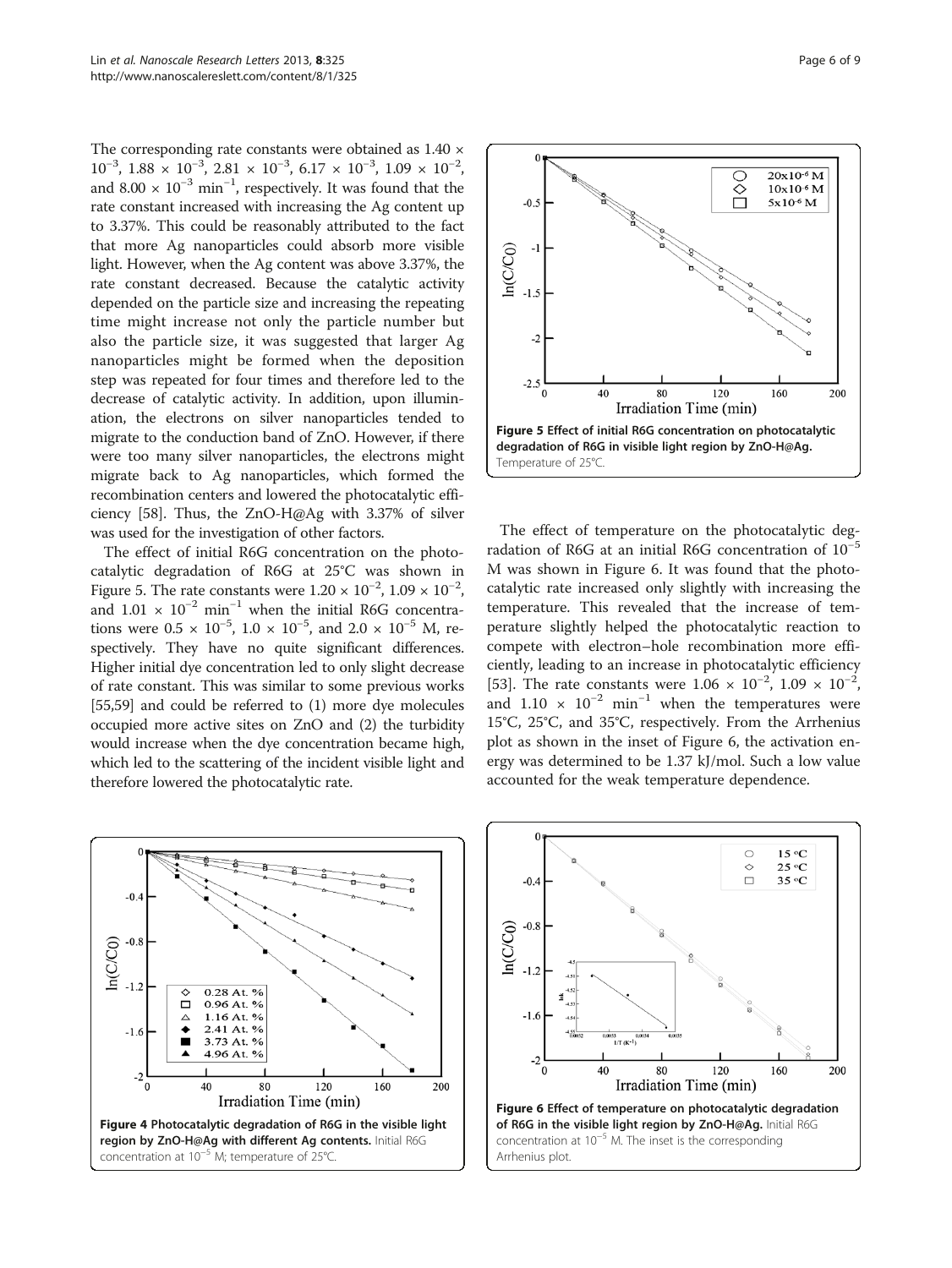R6G was chosen as the target for the study on the SERS property. Its characteristic peaks included 611, 772, 1,178, 1,304, 1,360, 1,503, 1,569, and  $1,645$   $\text{cm}^{-1}$ . Figure 7 shows the SERS spectra of 10−<sup>9</sup> M R6G on ZnO@Ag, ZnO-A@Ag, and ZnO-H@Ag (i.e., the photoreduction deposition of Ag nanoparticles was repeated for three times). It was obvious that under such a low R6G concentration, the SERS spectrum could be observed clearly only on the ZnO-H@Ag. According to the previous work, Ag nanoparticles exhibited plasmon resonance upon the illumination of visible light, which enhanced the electric fields between nanorods, and thus there formed lots of 'hot spots' to enhance the SERS performance [\[35](#page-8-0)]. Three kinds of hot spot could be caused: (1) between the Ag nanoparticles on the side surface of the same nanorod, (2) between the two Ag nanoparticles on the side surface of two neighboring nanorods, and (3) between the two Ag nanoparticles on the tops of two neighboring nanorods [\[35](#page-8-0)]. In this work, Ag nanoparticles were uniformly deposited on the top, side, and bottom of the ZnO nanorods for ZnO-H@Ag, which possessed all the above kinds of hot spots and exhibited the best SERS property. ZnO@Ag had small and little Ag deposition only on its top, which barely formed any kind of hot spot and therefore its SERS property was poor. For ZnO-A@Ag, the deposition of lots of Ag nanoparticles led to the structural destruction of ZnO nanorod arrays, which could not form effective electric fields and therefore, its SERS property was also poor.

Moreover, using the ZnO-H@Ag obtained by changing the repeating time to 2 or 4, the intensity of SERS spectra was decreased as indicated in Figure 8. This revealed





that the ZnO-H@Ag obtained at a repeating time of 3 was the better substrate for the SERS application. When the repeating time was 2, fewer hot spots would be formed because of the presence of less Ag nanoparticles. When the repeating time was 4, the slight agglomeration of Ag nanoparticles occurred (particularly on the tops of nanorods) and led to the decrease of SERS intensity. Accordingly, the ZnO-H@Ag obtained at a repeating time of 3 was further used for the SERS analysis of R6G at different concentrations ( $10^{-6}$  ~  $10^{-10}$  M). As shown in Figure 9, when R6G decreased from  $10^{-6}$  to  $10^{-9}$  M, the main characteristic peaks at 611, 772, and 1,360  $cm^{-1}$ 

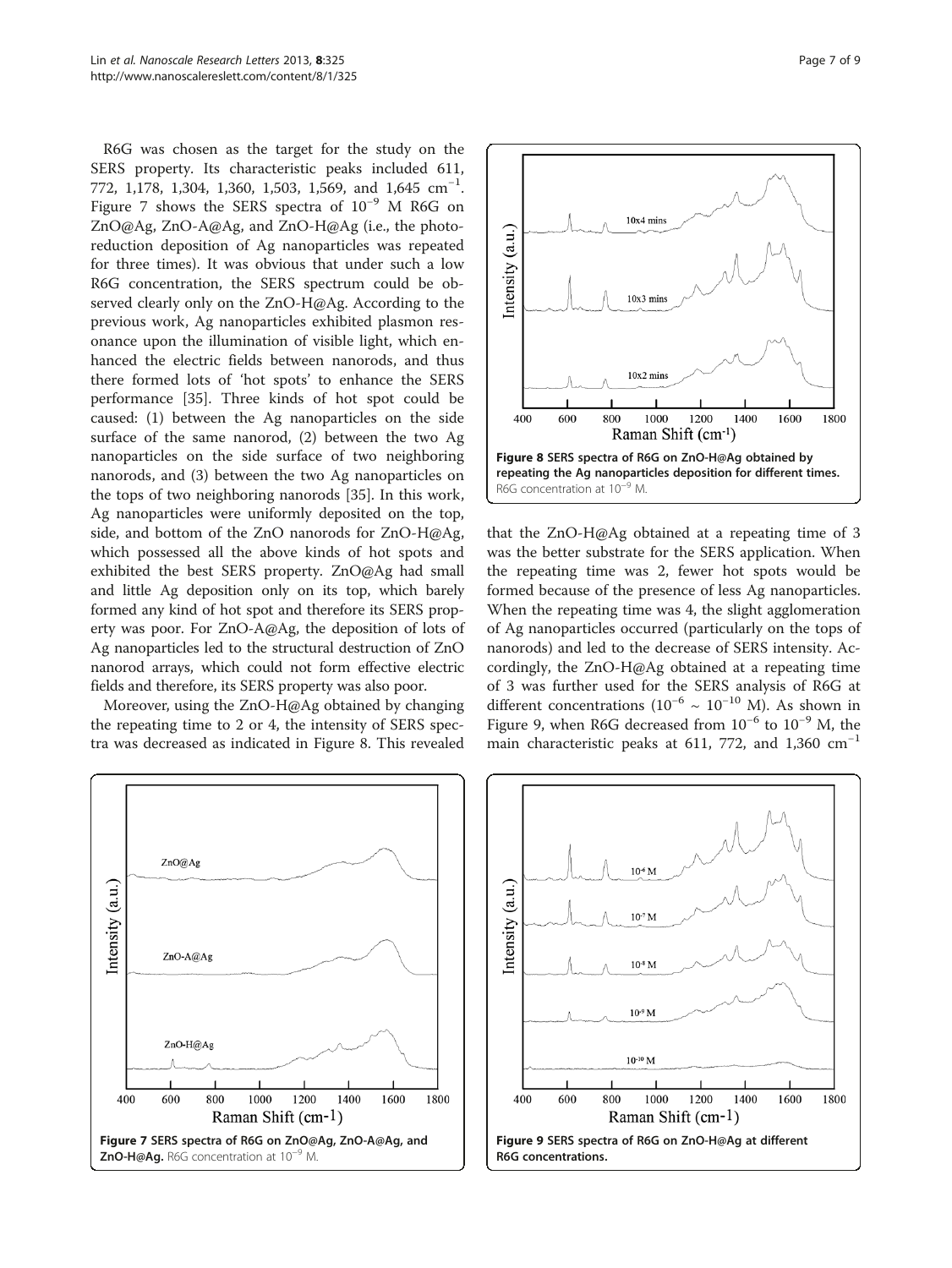<span id="page-7-0"></span>still could be observed. However, when R6G concentration decreased to  $10^{-10}$  M, the characteristic peaks became invisible. Therefore, the detection limit of R6G for ZnO-H@Ag was 10−<sup>9</sup> M.

#### Conclusions

In this work we have successfully synthesized Ag-coated ZnO nanorod arrays for the photocatalytic degradation and SERS analysis of R6G. Hydrogen treatment of ZnO nanorod arrays was demonstrated to be useful for the uniform deposition of Ag nanoparticles on the top, side, and bottom of ZnO nanorods. As compared to ZnO@Ag and ZnO-A@Ag, the ZnO-H@Ag showed the better photocatalytic activity for the degradation of R6G in the visible light region. Also, the photocatalytic degradation of R6G obeyed the pseudo-first-order kinetics, and the optimal atomic percentage of silver in ZnO-H@Ag was 3.37. With decreasing the initial R6G concentration or increasing the temperature, the corresponding rate constant increased slightly. The activation energy was 1.37 kJ/mol. In addition, the ZnO-H@Ag with an Ag atomic percentage of 3.37 was also demonstrated to be the best one for the SERS analysis of R6G as compared to ZnO@Ag, ZnO-A@Ag, and the ZnO-H@Ag with other Ag contents. The detection limit of R6G was 10<sup>-9</sup>M. The whole result revealed that hydrogen treatment of ZnO nanorod arrays was useful in improving the uniform deposition of Ag nanoparticles on ZnO nanorod arrays, which led to better visible-light photocatalytic and SERS properties.

#### Competing interests

The authors declare that they have no competing interests.

#### Authors' contributions

SLL carried out the experiments and drafted the manuscript. KCH carried out the measurement of SERS spectra. CHH provided the assistance in the preparation of ZnO nanorod arrays. DHC guided the study and modified the manuscript. All authors read and approved the final manuscript.

#### Authors' information

SLL received his master degree in Chemical Engineering at National Cheng Kung University (Taiwan) in 2012 and now is in the army. KCH is currently a PhD student of the National Cheng Kung University (Taiwan). CHH received his PhD degree in Chemical Engineering at National Cheng Kung University (Taiwan) in 2011 and now works as a researcher in United Microelectronics Corporation (Taiwan). DHC is a distinguished professor of Chemical Engineering Department at National Cheng Kung University (Taiwan).

#### Acknowledgments

We are grateful to Taiwan Textile Research Institute and National Science Council (NSC 100-2221-E-006-164-MY2) for the support of this research.

#### Received: 5 June 2013 Accepted: 10 July 2013 Published: 16 July 2013

#### References

- 1. Matthews RW: Photooxidation of organic impurities in water using thin films of titanium dioxide. J Phys Chem 1987, 91:3328–3333.
- Willetts J, Chen LC, Graefe JF, Wood RW: Effects of methylecgonidine on acetylcholine-induced bronchoconstriction and indicators of lung injury in guinea pigs. Life Sci 1995, 15:225–330.
- Gao PX, Wang ZL: Mesoporous polyhedral cages and shells formed by textured self-assembly of ZnO nanocrystals. J Am Chem Soc 2003, 125:11299–11305.
- 4. Zhai XH, Long HJ, Dong JZ, Cao YA: Doping mechanism of N-TiO<sub>2</sub>/ZnO composite nanotube arrays and their photocatalytic activity. Acta Physico-Chimica Sinica 2010, 26:663–668.
- 5. Devi LG, Reddy KM: Enhanced photocatalytic activity of silver metallized  $TiO<sub>2</sub>$  particles in the degradation of an azo dye methyl orange: characterization and activity at different pH values. Appl Surf Sci 2010, 256:3116–3121.
- 6. Nguyen-Phan TD, Pham VH, Cuong TV, Hahn SH, Kim EJ, Chung JS, Hur SH, Shin EM: Fabrication of TiO<sub>2</sub> nanostructured films by spray deposition with high photocatalytic activity of methylene blue. Mater Lett 2010, 64:1387–1390.
- 7. Liao MH, Hsu CH, Chen DH: Preparation and properties of amorphous titaniacoated zinc oxide nanoparticles. J Solid State Chem 2006, 179:2020–2026.
- 8. Ahmad M, Zhu J: ZnO based advanced functional nanostructures: synthesis, properties and applications. J Mater Chem 2011, 21:599-614.
- 9. Fouad DM, Mohamed MB: Studies on the photo-catalytic activity of semiconductor nanostructures and their gold core-shell on the photodegradation of malathion. Nanotechnology 2011, 22:455705.
- 10. Rupa AV, Manikandan D, Divakar D, Sivakumar T: Effect of deposition of Ag on TiO<sub>2</sub> nanoparticles on the photodegradation of Reactive Yellow-17. J Hazard Mater 2007, 147:906–913.
- 11. Akyol A, Bayramoğlu M: Photocatalytic degradation of Remazol Red F3B using ZnO catalyst. J Hazard Mater 2005, 124:241–246.
- 12. Jung S, Yong K: Fabrication of CuO-ZnO nanowires on a stainless steel mesh for highly efficient photocatalytic applications. Chem Commun 2011, 47:2643–2645.
- 13. Xu C, Cao L, Su G, Liu W, Liu H, Yu Y, Qu X: Preparation of ZnO/Cu<sub>2</sub>O compound photocatalyst and application in treating organic dyes. J Hazard Mater 2010, 176:807–813.
- 14. Lee S, Peng JW, Ho CY: Reversible tuning of ZnO optical band gap by plasma treatment. Mater Chem Phys 2011, 131:211–215.
- 15. Sun Y, Zhao Q, Gao J, Ye Y, Wang W, Zhu R, Xu J, Chen L, Yang J, Dai L, Liao Z, Yu D: In situ growth, structure characterization, and enhanced photocatalysis of high-quality, single-crystalline ZnTe/ZnO branched nanoheterostructures. Nanoscale 2011, 3:4418–4426.
- 16. Liu YJ, Zheng YB, Liou J, Chiang IK, Khoo IC, Huang TJ: All-optical modulation of localized surface plasmon coupling in a hybrid system composed of photo-switchable gratings and Au nanodisk arrays. J Phys Chem C 2011, 115:7717–7722.
- 17. Wang Y, Shi R, Lin J, Zhu Y: Enhancement of photocurrent and photocatalytic activity of ZnO hybridized with graphite-like  $C_3N_4$ . Energy Environ Sci 2011, 4:2922–2929.
- 18. Chen C, Zheng Y, Zhan Y, Lin X, Zheng Q, Wei K: Enhanced Raman scattering and photocatalytic activity of Ag/ZnO heterojunction nanocrystals. Dalton Trans 2011, 40:9566–9570.
- 19. Peng F, Zhu H, Wang H, Yu H: Preparation of Ag-sensitized ZnO and its photocatalytic performance under simulated solar light. Korean J Chem Eng 2007, 24:1022–1026.
- 20. Ren C, Yang B, Wu M, Xu J, Fu Z, Lv Y, Guo T, Zhao Y, Zhu C: Synthesis of Ag/ZnO nanorods array with enhanced photocatalytic performance. J Hazard Mater 2010, 182:123–129.
- 21. Georgekutty R, Seery MK, Pillai SC: A highly efficient Ag-ZnO photocatalyst: synthesis, properties, and mechanism. J Phys Chem C 2008, 112:13563–13570.
- 22. Height MJ, Pratsinis SE, Mekasuwandumrong O, Praserthdam P: Aq-ZnO catalysts for UV-photodegradation of methylene blue. Appl Catal B: Environ 2006, 63:305–312.
- 23. Zheng Y, Zheng L, Zhan Y, Lin X, Zheng Q, Wei K: Ag/ZnO heterostructure nanocrystals: synthesis, characterization, and photocatalysis. Inorg Chem 2007, 46:6980–6986.
- 24. Lin D, Wu H, Zhang R, Pan W: Enhanced photocatalysis of electrospun Ag-ZnO heterostructured nanofibers. Chem Mater 2009, 21:3479–3484.
- 25. Karunakaran C, Rajeswari V, Gomathisankar P: Enhanced photocatalytic and antibacterial activities of sol–gel synthesized ZnO and Ag-ZnO. Mater Sci Semicond Process 2011, 14:133–138.
- 26. Chang CJ, Hsu MH, Weng YC, Tsay CY, Lin CK: Hierarchical ZnO nanorodarray films with enhanced photocatalytic performance. Thin Solid Films 2013, 528:167–174.